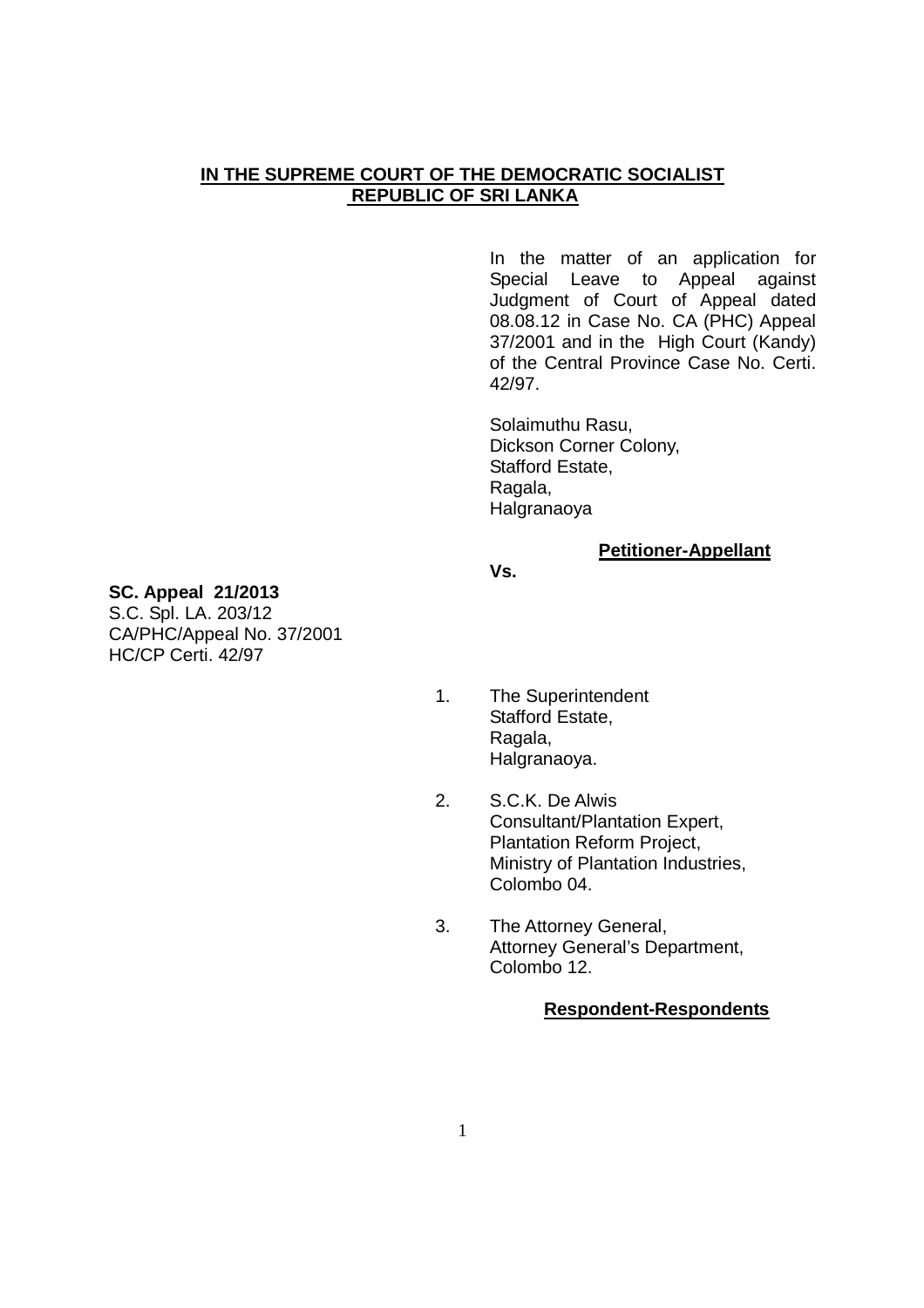## **SC. Appeal 21/2013**

### **AND NOW BETWEEN**

- 1. The Superintendent Stafford Estate, Ragala, Halgranaoya.
- 2. S.C.K. De Alwis Consultant/Plantation Expert, Plantation Reform Project, Ministry of Plantation Industries, Colombo 04.
- 3. The Attorney General, Attorney General's Department, Colombo 12.

### **Respondent-Respondents-Petitioners**

Vs.

Solaimuthu Rasu, Dickson Corner Colony, Stafford Estate, Ragala, Halgranaoya

### **Petitioner-Appellant-Respondent**

 **\* \* \* \***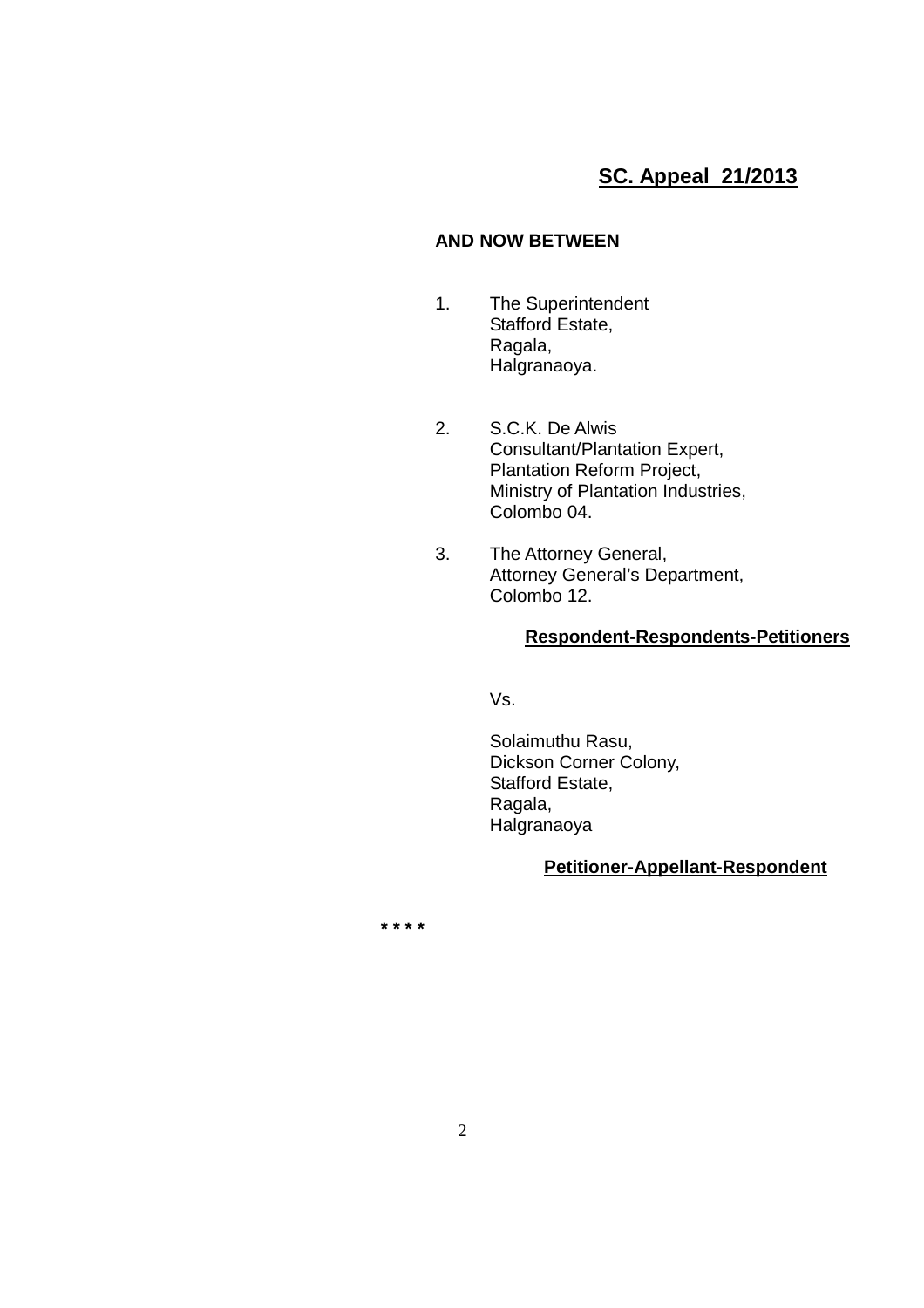### **SC. Appeal 21/2013**

# **Before : Mohan Pieris, P.C. C.J., Sripavan, J Wanasundera, PC,J.**

### Counsel : Manohara de Silva, PC. with Palitha Gamage for the 1<sup>st</sup> Respondent.

 Gomin Dayasiri with Palitha Gamage and Ms. Manoli Jinadasa and Rakitha Abeygunawardena for the 2<sup>nd</sup> Respondent-Respondent-Petitioner.

> Y.J.W. Wijayatillake, P.C., Solicitor General with Vikum de Abrew, SSC. And Yuresha Fernando, SC. for the 3<sup>rd</sup> Respondent-Respondent-Petitioner.

> M.A. Sumanthiran with Ganesharajah and Rakitha Abeysinghe for the Petitioner –Appellant-Respondent.

**Arqued On** : 11<sup>th</sup> July 2013  $17<sup>th</sup>$  July 2013

### **Written Submissions**:

| <b>Filed</b> |  | By the 2 <sup>nd</sup> Respondent-Respondent-Petitioner<br>on : 24 <sup>th</sup> July & 23 <sup>rd</sup> August 2013.   |
|--------------|--|-------------------------------------------------------------------------------------------------------------------------|
|              |  | By the 3 <sup>rd</sup> Respondent-Respondent-Petitioner<br>on: 13 <sup>th</sup> March 2013 & 25 <sup>th</sup> July 2013 |
|              |  | <b>Decided On :</b> 26 <sup>th</sup> September 2013                                                                     |

\* \* \* \*

### **Wanasundera, PC.J.**

An application was filed for special leave to appeal from the impugned judgment of the Court of Appeal dated 08-08.12 wherein the Court of Appeal set aside the judgment dated 25<sup>th</sup> October 2000 of the Provincial High Court. I have had the benefit of reading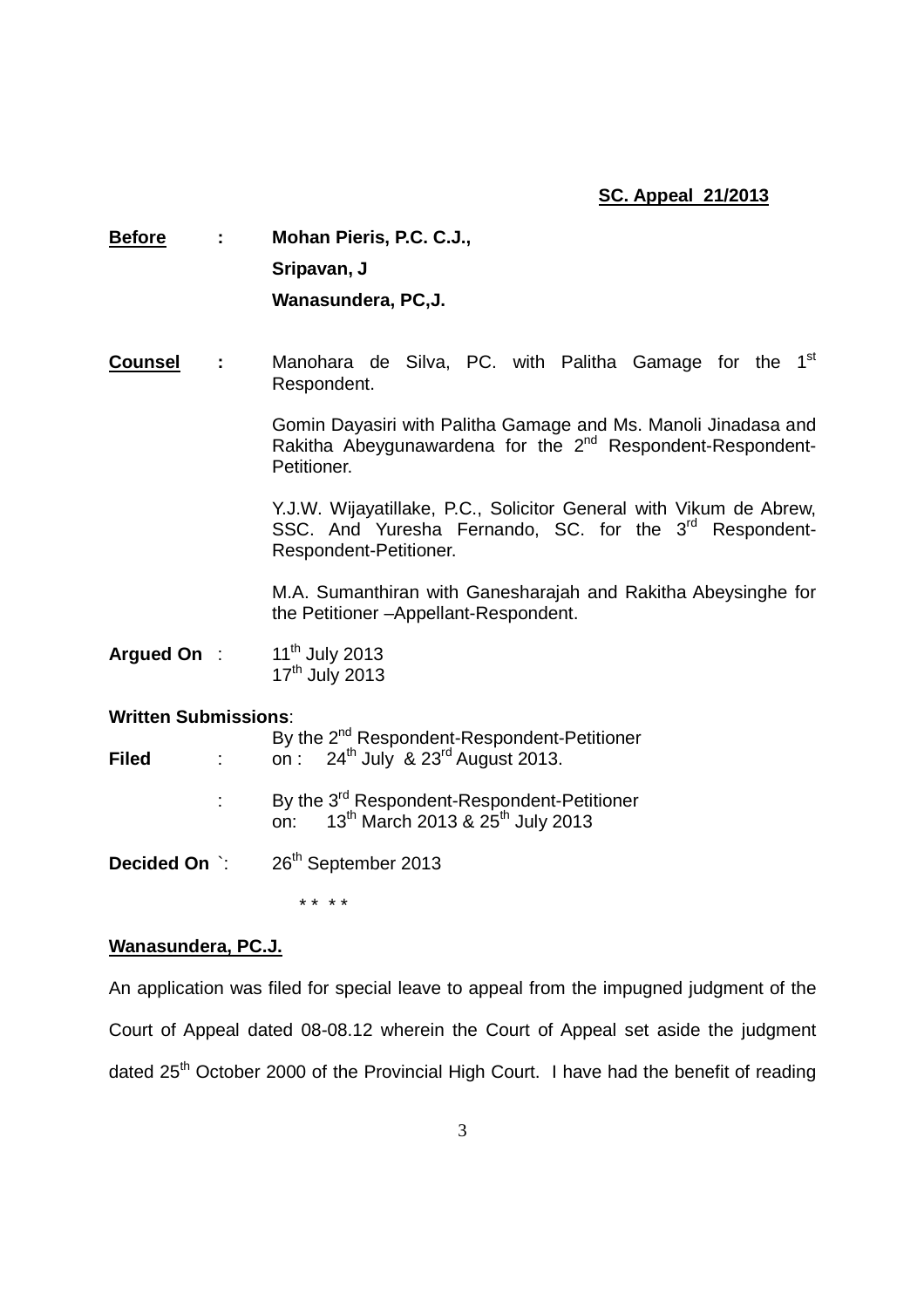in draft the erudite judgments of my brothers, His Lordship the Chief Justice and His Lordship Justice Sripavan with both of which I agree. I would also, however, set down in brief my own views on the single important question of law which this Court decided and that is whether the Court of Appeal erred in deciding that the Provincial High Court had jurisdiction to hear cases where disposition or encroachment or alienations of state lands is/are in issue or where there is a challenge to a quit notice issued in respect of a State Land.

At this point may I quote Lord Denning in Magor and St. Nallons RDC. Vs. Newport Corporation (1950) 2 AER 1226, 1236 CA with regard to the onus of a Judge, "We do not sit here to pull the language of Parliament and of Ministers to pieces and make nonsense of it. That is an easy thing to do and it is a thing to which lawyers are too often prone. We sit here to find out the intention of Parliament and of Ministers and carry it out, and we do this better by filling in the gaps and making sense of the enactment than by opening it up to destructive analysis." As such, I am strongly of the view that the interpretation and analysis the provisions in the Thirteenth Amendment to the Constitution should never pave way to destruction of any sort.

I would refrain from going into the facts in the case as they have been dealt with exhaustively in the judgments of my brothers. It is abundantly clear that land in item 18 cannot include the dominium over State Land except the powers given over State Land in terms of the Constitution and any other powers given by virtue of any enactment. The devolution of State Land to the Provinces undoubtedly is subject to state land continuing to be vested in the Republic. There is no doubt that the President's power to make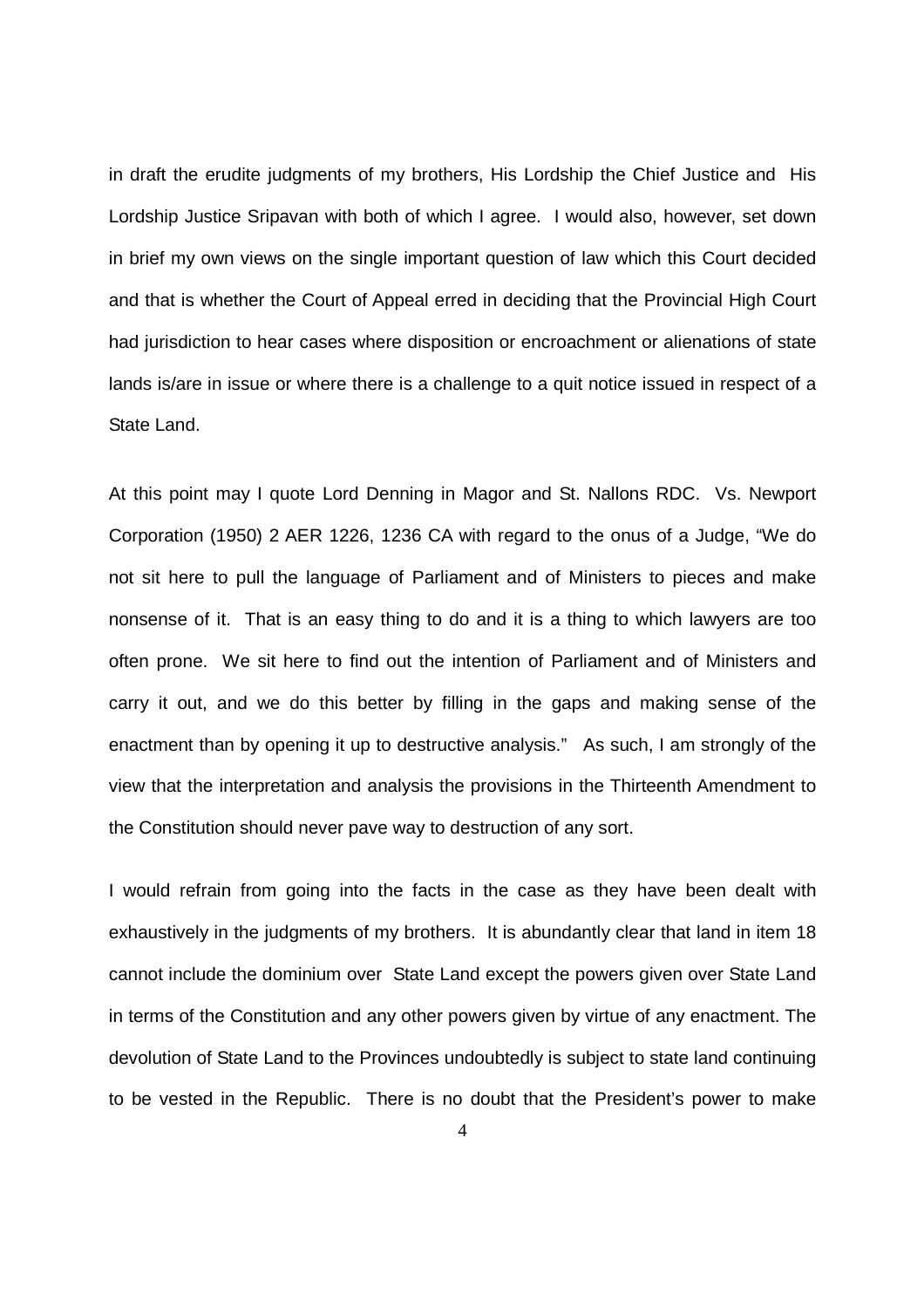grants and dispositions according to existing law remains unfettered. The interpretation in my view to be given to all the provisions governing this matter as set out in the judgments of my brothers is that the exercise of existing rights of ownership of state lands is unaffected but restricted to the limits of the powers given to Provincial Councils which must be exercised having regard to the national policy, that is, to be formulated by the National Land Commission.

This Court's determination in the Land Ownership Bill (S.D. No. 26/2003 – 36/2003) ignores everything else in the  $9<sup>th</sup>$  schedule and errs in its interpretation of Appendix II 1.2. The resultant position is that the centre would cede its seisin over state lands to the Provincial Councils except in some limited circumstances as set out in the judgments of my brothers. It is observed that the draftsmen of our Constitution have given List II primacy leaving state lands in the safe dominium of the Republic and only delivered a specified segments of state lands in well delineated situations namely - "rights in and over land, land settlement, land tenure, transfer and alienation of land, land use, land settlement and land improvement" and this is what is described as land in list I. As His Lordship the Chief Justice has adumbrated in his judgment, item 18 of List I is itself qualified by paragraph 1.2 of Appendix II namely Government shall **make available** to every Provincial Council State Land within the Province required by such Council for a Provincial Council subject. The Provincial Council shall **administer, control and utilize such State land, in accordance with the laws and statutes governing the matter.** 

5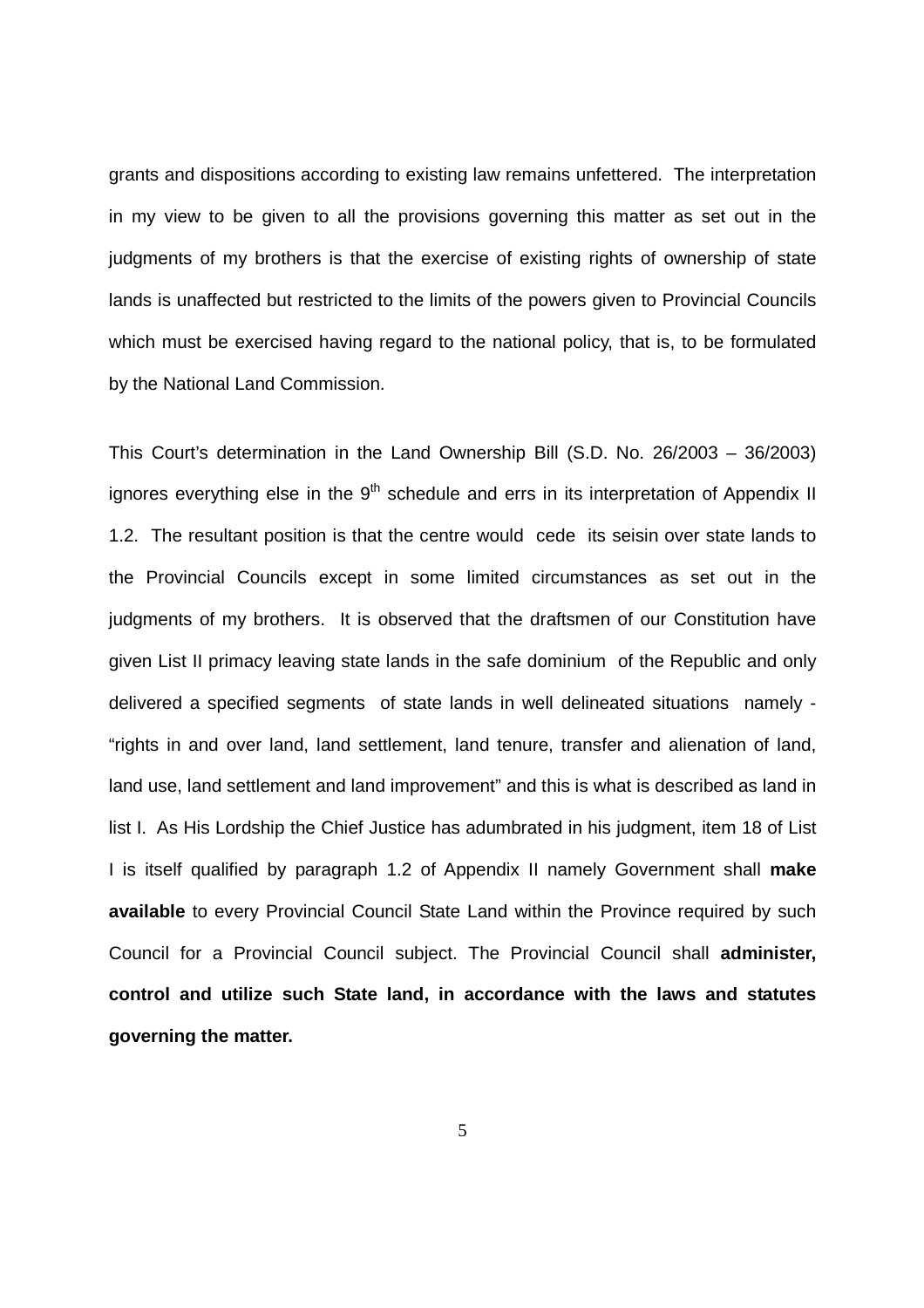This limited cession of state lands which must be for purposes of **administration, control and utilization of State lands made available by the government to a provincial council subject** must be understood in the context of the two important features of a unitary state when examining the matters in issue.

His Lordship Chief Justice Sharvananda in **The Thirteenth Amendment to the Constitution** (1987) 2 Sri. LR 312 went on to explain the term unitary in contrast with the term Federal. His Lordship went on to identify the supremacy of Central Parliament and the absence of subsidiary sovereign bodies as two essential qualities in an unitary state and that subsidiary bodies should never be equated or treated as being subsidiary sovereign bodies and that it finally means that there was no possibility of a conflict arising between the Centre and other authorities under a unitary Constitution. The Federal bodies are co-ordinate and independent of each other. In other words, a federal body can exercise its own powers within its jurisdiction without control from the other. In a Unitary state sovereignty of legislative power rests only with the centre.

I am also mindful of Mark Fernando J's observations in **Weragama vs Eksath Lanka Wathu Kamkaru Samitiya and others (1994) 4 Sri.LR 293** when he went on to observe that as to the intention of Parliament in adopting the  $13<sup>th</sup>$  Amendment. the Court cannot attribute the intention except that which appears from the words used by Parliament and that all subjects and functions not specified in list 1 or list II were reserved thereby contradicting any such general intention to do otherwise. It is also my view that if powers relating to recovery/disposition of state lands, encroachment or